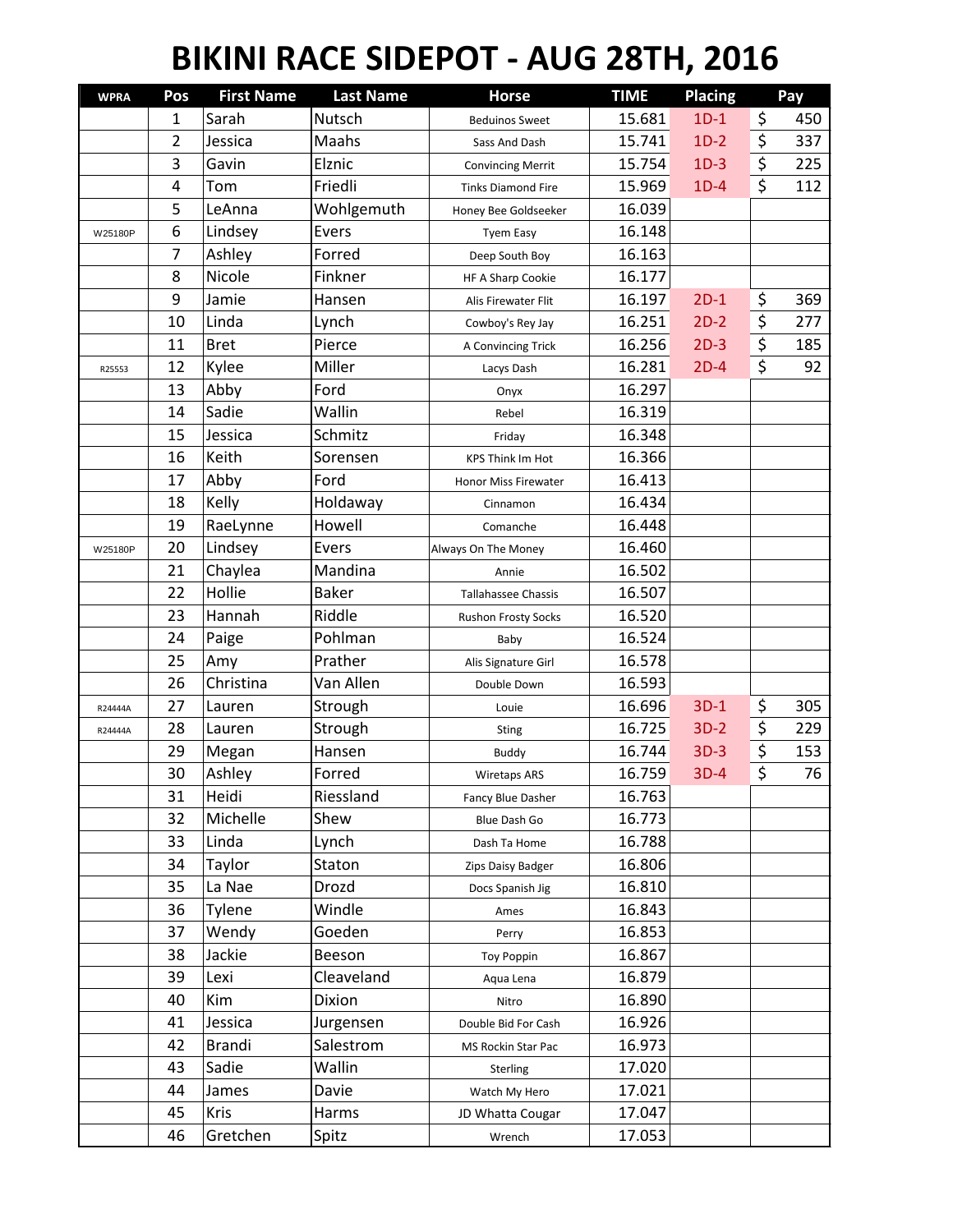## **BIKINI RACE SIDEPOT - AUG 28TH, 2016**

|        | 47 | Patti       | Nowicki        | MS Red Eyed War Chic     | 17.077 |        |           |
|--------|----|-------------|----------------|--------------------------|--------|--------|-----------|
|        | 48 | Sally       | Schedlock      | Features Elegance        | 17.127 |        |           |
|        | 49 | Karla       | Rogge          | ThisChickBurnsCash       | 17.131 |        |           |
|        | 50 | Justice     | Weaver         | American Honey           | 17.134 |        |           |
|        | 51 | <b>Barb</b> | Davis          | Thrill Of Hope Dash      | 17.138 |        |           |
|        | 52 | Jessie      | Fuqua          | Besty                    | 17.164 |        |           |
|        | 53 | Kristine    | Huber-Day      | Bee Bee Sally            | 17.168 |        |           |
|        | 54 | Jackie      | Kragel         | <b>Bug Up Guy</b>        | 17.205 | $4D-1$ | \$<br>257 |
|        | 55 | Molly       | Schaefer       | Studly                   | 17.209 | $4D-2$ | \$<br>193 |
|        | 56 | Jessica     | Maahs          | Spin The Moonlight       | 17.227 | $4D-3$ | \$<br>128 |
|        | 57 | Ashley      | McClain        | Roanie                   | 17.275 | $4D-4$ | \$<br>64  |
|        | 58 | Mallory     | Rock           | <b>BXL Go Lady Go</b>    | 17.292 |        |           |
|        | 59 | Alexandra   | Adams          | Charcoal Roll            | 17.321 |        |           |
|        | 60 | Desirae     | Simmons        | <b>Twisted Bartender</b> | 17.323 |        |           |
|        | 61 | Reba        | Oberle         | Sugar                    | 17.338 |        |           |
|        | 62 | Jessica     | Hodges         | Leo Hancock Possum       | 17.362 |        |           |
|        | 63 | Tiffany     | Vargas         | Passem Peekaboo          | 17.376 |        |           |
|        | 64 | Wendy       | Goeden         | Cash                     | 17.382 |        |           |
|        | 65 | Kris        | Harms          | Charm                    | 17.408 |        |           |
|        | 66 | Lexi        | Cleaveland     | JT Nifty Magic           | 17.418 |        |           |
|        | 67 | Chelsea     | Kaufman        | Friday                   | 17.575 |        |           |
|        | 68 | Kim         | Dixion         | Ellenore                 | 17.585 |        |           |
|        | 69 | Kelly       | Golden         | Mare Mare                | 17.739 | $5D-1$ | \$<br>225 |
|        | 70 | Shari       | Lindsey        | Possum Copper Penny      | 17.758 | $5D-2$ | \$<br>169 |
|        | 71 | James       | Davie          | Dakota                   | 18.027 | $5D-3$ | \$<br>112 |
|        | 72 | Cheyenne    | Kems           | Culpepper Ikewood        | 18.146 | $5D-4$ | \$<br>56  |
|        | 73 | Heather     | Gehle          | Ruby                     | 18.154 |        |           |
|        | 74 | Ashley      | Ring           | Ellie                    | 18.196 |        |           |
|        | 75 | Lindsey     | Warner         | Gypsy                    | 18.261 |        |           |
|        | 76 | Caitlyn     | McLead         | Romeo                    | 18.335 |        |           |
|        | 77 | Eva         | Ames           | Short Stuff              | 18.672 |        |           |
|        | 78 | Macayla     | Luetkenhaus    | Gus                      | 18.730 |        |           |
|        | 79 | Gretchen    | Spitz          | Frilly Bar               | 9999   |        |           |
|        | 80 | Casey       | Jones          | Bo                       | 9999   |        |           |
|        | 81 | Harlee      | <b>Bauman</b>  | Booey                    | 9999   |        |           |
|        | 82 | Chantel     | Frisch         | Ain't No Gold Digger     | 9999   |        |           |
|        | 83 | Molly       | Schaefer       | Eddie                    | 9999   |        |           |
|        | 84 | Brandy      | Marriott       | Laraedo                  | 9999   |        |           |
|        | 85 | Courtney    | <b>Barnett</b> | Famous Six Shooter       | 9999   |        |           |
|        | 86 | Deb         | Clark          | Peppy Lil Okie           | 9999   |        |           |
|        | 87 | Matisyn     | Humphrey       | First Famous Lady        | 9999   |        |           |
|        | 88 | Melissa     | Aldag          | <b>Buddy</b>             | 9999   |        |           |
|        | 89 | Hadly       | Ureste         | Toby                     | 9999   |        |           |
| R25553 | 90 | Kylee       | Miller         | Panamas First Jewel      | 9999   |        |           |
|        | 91 | Lindsey     | Warner         | Halo                     | 9999   |        |           |
|        | 92 | Sarah       | Christensen    | Preacher                 | 9999   |        |           |
|        | 93 | Sissy       | Davie          | Annie                    | 9999   |        |           |